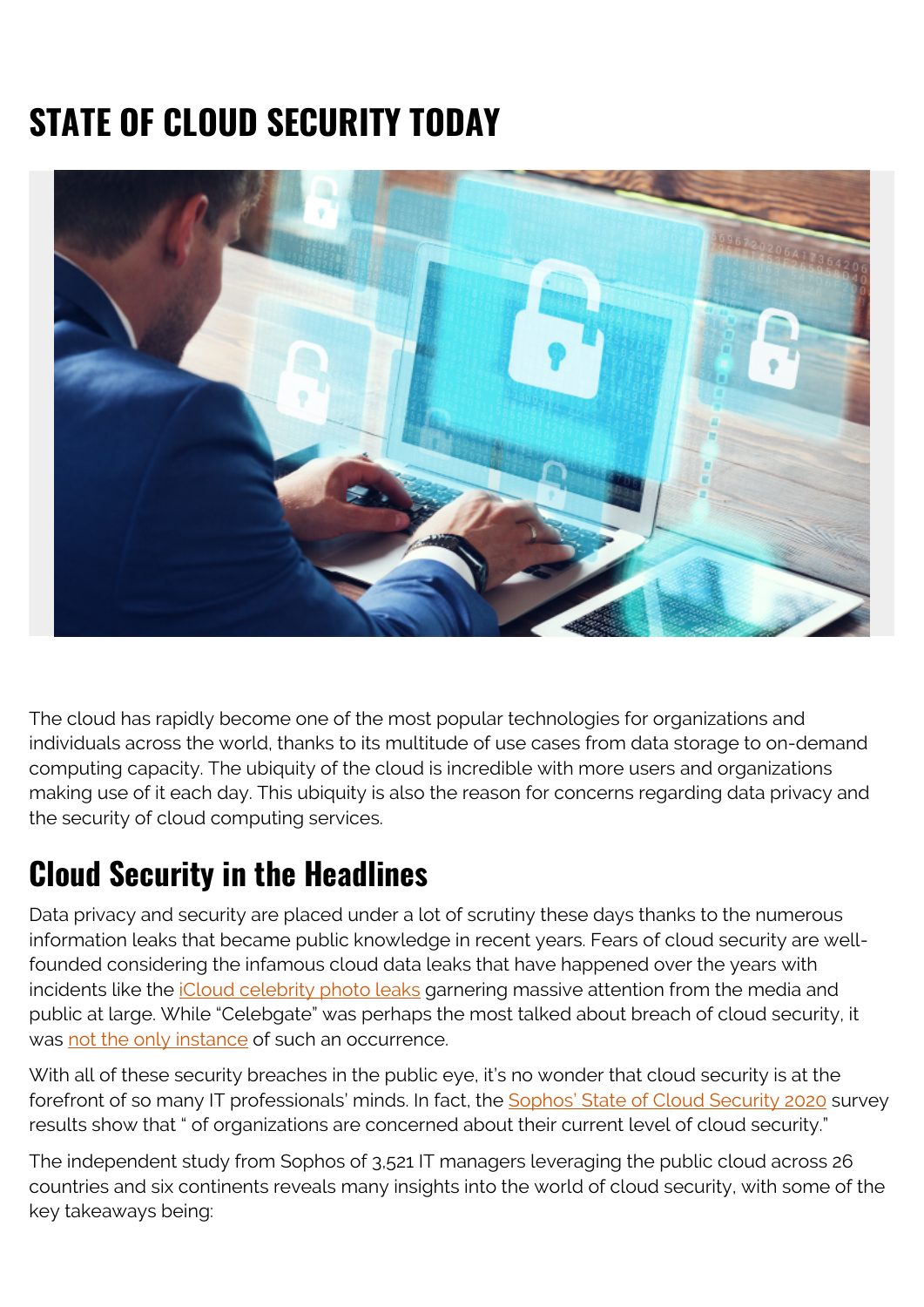- " of organizations reported they were hit by malware, ransomware, data theft, account compromise attempts, or cryptojacking in the last year."
- Data loss/leakage is the topmost concern with 44% of organizations reporting "data loss as one of their top three focus areas."
- Multi-cloud organizations report more security incidents than single platform organizations.
- Europe's General Data Protection Regulation (GDPR) may be partly responsible for European organizations seeing the "lowest attack rates of all regions."
- 75% of organizations do not see staff expertise as a top priority despite the prevalence of cyberattacks.
- 66% of attacks were exploitations of misconfigurations and 33% used stolen credentials to gain access.

### **Not All Countries Are Equally Affected**

Thanks to its massive number of respondents from IT professionals across the globe, Sophos was able to perform country-level analyses that show there is a large disparity of cyberattack prevalence. India (227 respondents) is at the top of the list with 93% of organizations reporting attacks in the last year. This is seemingly at odds with the fact that 92% of respondents claimed their organizations "had complete visibility of all cloud assets."

The Asia-Pacific region has the "highest regional rates of exposed data (35%), ransomware attacks (37%), and account compromise (33%) among the survey respondents." On the other hand, Europe suffered the "lowest percentage of security incident rates of all respondents in the last year." Italy, at 45%, is the lowest reporting nation for cyberattack rates with Poland a close second at 47%. "Europe shows the lowest rates of malware infections (29%), exposed data (24%), and ransomware attacks (22%) among the survey respondents."

With 68% of 413 respondents reporting their organizations experienced public cloud security incidents, the United States "was in the bottom 35% of countries suffering security incidents in the last year." This relatively strong performance may be a direct result of U.S. organizations having a high reported rate of "understanding their responsibility for cloud security" at 90% and 85% reported awareness of all their cloud assets. The Sophos' report goes on to say, "he U.S. is a full 17 percentage points higher than the global awareness average."

## **Methods of Attack**

As mentioned already, 66% of reported cyberattack breaches were a result of security misconfiguration. Misconfigurations are essentially self-inflicted wounds as a result of failure to properly implement security controls. Cloud misconfigurations continue to be a problem for public clouds and are likely to contribute to a slowing of overall cloud migration. A lack of visibility is often the primary obstacle for detecting and mending misconfiguration issues.

The other 33% of reported cyberattacks were a result of stolen cloud account credentials. These attackers "utilized Identity and Access Management (IAM) roles and permissions to navigate the compromised cloud accounts." Sophos reports that only 25% of the organizations in their survey saw management of cloud account access as a top priority, despite its prevalence as a primary security concern.

Sophos reports that 91% of respondent organizations had overprivileged IAM roles and 98% had